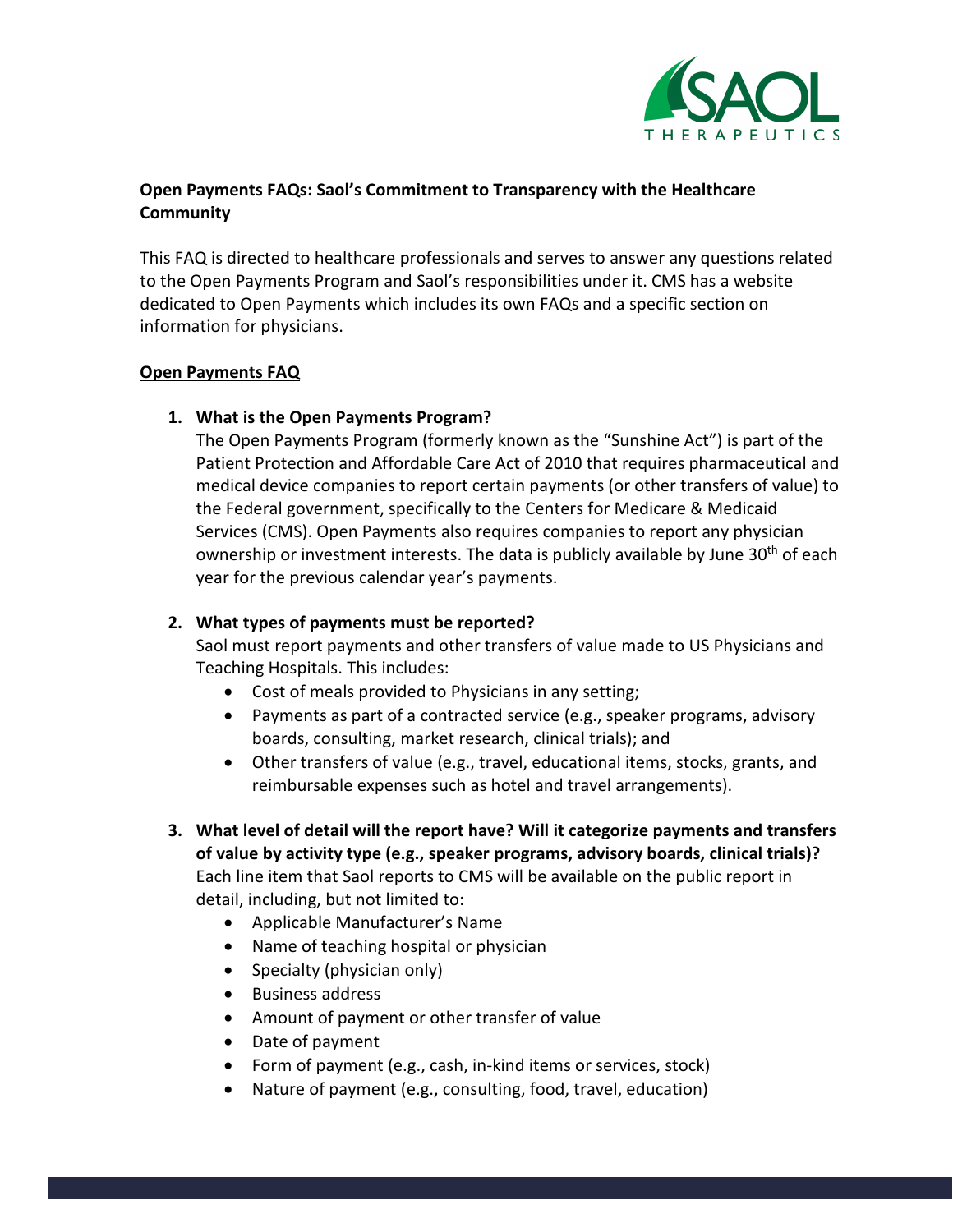

• Name(s) of the related covered drug, as applicable

### **4. Can I opt-out from having my information reported by Saol?**

If you receive a transfer of value from Saol, Saol is required by the Patient Protection and Affordable Care Act to report that information to CMS. However, if you attend a Saol-sponsored event, you have the option to opt-out of receiving Saol's in-kind benefits (e.g., meals, reprints) at the program. If you choose to opt-out, you may either pay for that benefit directly or not consume anything at the event that Saol is sponsoring. This includes any in-office interactions where a Saol sales personnel may be providing meals, reprints or other in-kind benefits approved for distribution. Please inform the Saol representative at the event if it is your intention to opt-out.

### **5. Where will reported payments be posted?**

All payments submitted to CMS will be publicly available at this link by June  $30<sup>th</sup>$  of each year at https://openpaymentsdata.cms.gov.

## **6. Will meals provided to nurses and office staff be reported??**

Meals provided to nurses and office staff are not reportable to CMS and will not be attributed to their associated physicians. However, some state marketing disclosure laws require disclosure of all payments to a broader group of recipients, including nurses and office staff.

**7. If I am contracted to perform work for Saol, and I direct Saol to pay my fee to another entity instead of me personally, how will that be reported?** Saol will report the payment, including any reimbursable expenses, under your name and will list the entity paid as the third-party recipient on the same line item.

# **8. If I am paid by a third-party vendor, is my fee still reportable?**

Yes, if you are paid by a third-party vendor for work that is conducted on behalf of Saol, then Saol must report your fee and any other transfers of value you receive. This includes any market research activities in which Saol knows of the Physician recipient even though the Physician may not know that it was Saol who engaged the third-party vendor to conduct the market research activity (i.e., single-blinded market research).

**9. What if I attend an independent/certified medical education activity that is supported by Saol?**

If you attend an independent/certified medical education activity that is supported by Saol and where a meal is served, the value of an individual meal may be reported in your name *if* the organizer used Saol funds to purchase the meals and provide the list of attendees to Saol upon conclusion of the activity.